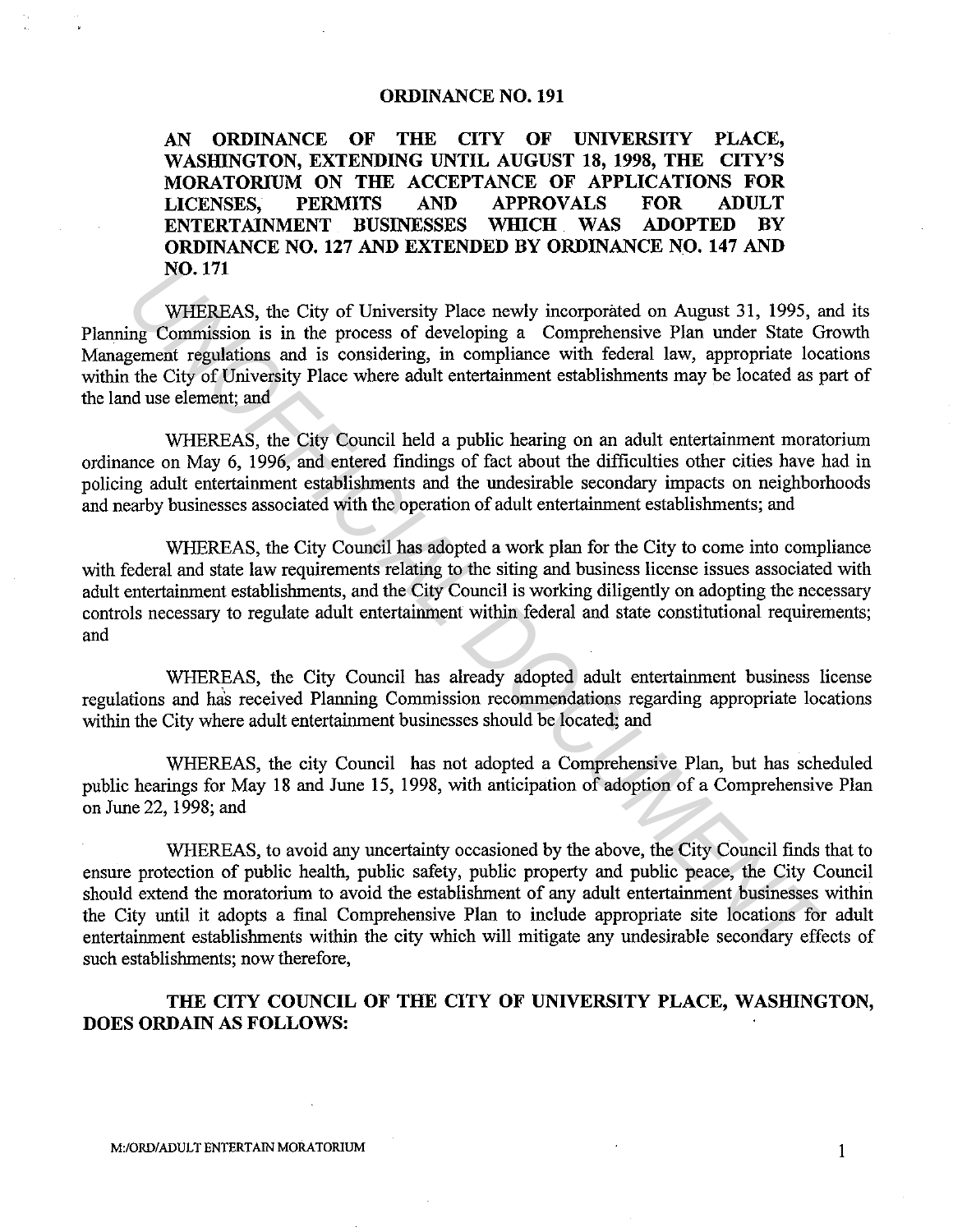Section **1.** Extending Moratorium. The moratorium established by Ordinance No. 127 on the acceptance of, processing of, or granting of approvals for licenses, permits and approvals necessary for adult businesses and adult use facilities, as those terms are defined and used in Ordinance No. 102 and in Pierce County Zoning Code (Chapter 18A.15) and for adult cabaret or live entertainment businesses, as those terms are commonly understood or defined in either the Pierce County Zoning Code or Ordinance No. 100 is hereby extended until August 18, 1998.

Section 2. Term of Moratorium. This moratorium extension shall become effective immediately upon passage of this ordinance and shall continue in effect until the date of August 18, 1998, unless repealed, extended or modified by the City Council after subsequent public hearing and entry of appropriate findings of fact pursuant to RCW 35A.63.220.

Section 3. Adopting a Comprehensive Plan. Staff and the Planning Commission began work on the Comprehensive Plan update under the State Growth Management Act in March, 1996, pursuant to a schedule approved by the City Council. The Commission has issued a Draft Comprehensive Plan and Draft Environmental Impact Statement and held a public hearing on this matter. The Commission's recommendation and public comments have been forwarded to the City Council for review and adoption. Additionally, location criteria have been approved, and the Planning Commission is reviewing and will make a recommendation to the Council in May for zoning regulations for adult entertainment establishments. The City Council currently has scheduled public hearings to obtain citizen comments regarding the Comprehensive Plan for May 18 and June 15, 1998, and anticipates adoption of a Comprehensive Plan on June 22, 1998. Indepty<br>and said continues in the other than the date of Augustus<br>giazety unless repealed, extended or modified by the City Council after subsequent public hear<br>of appropriate findings of fact pursuant to RCW 35A.63.220.<br>S

Section 4. Readopting Findings of Fact. The City Council readopts by reference the Findings of Fact adopted in Section 1 of Ordinance No. 133.

Section 5. Severability. If any section, sentence, clause or phrase of this ordinance shall be held to be invalid or unconstitutional by court of competent jurisdiction, such invalidity or unconstitutionality' shall not effect the validity or constitutionality of any other section, sentence, clause or phrase of this ordinance.

Section 6. Publication and Effective Date. A summary of this Ordinance consisting of its title shall be published in the official newspaper of the City. This ordinance shall be effective five (5) days after its publication.

**PASSED BY THE CITY COUNCIL ON APRIL 20, 1998.** 

Debbie Klosowski

ATTEST:

Die natten

Susan Matthew, City Clerk

M:/ORD/ADULT ENTERTAIN MORATORIUM  $2$